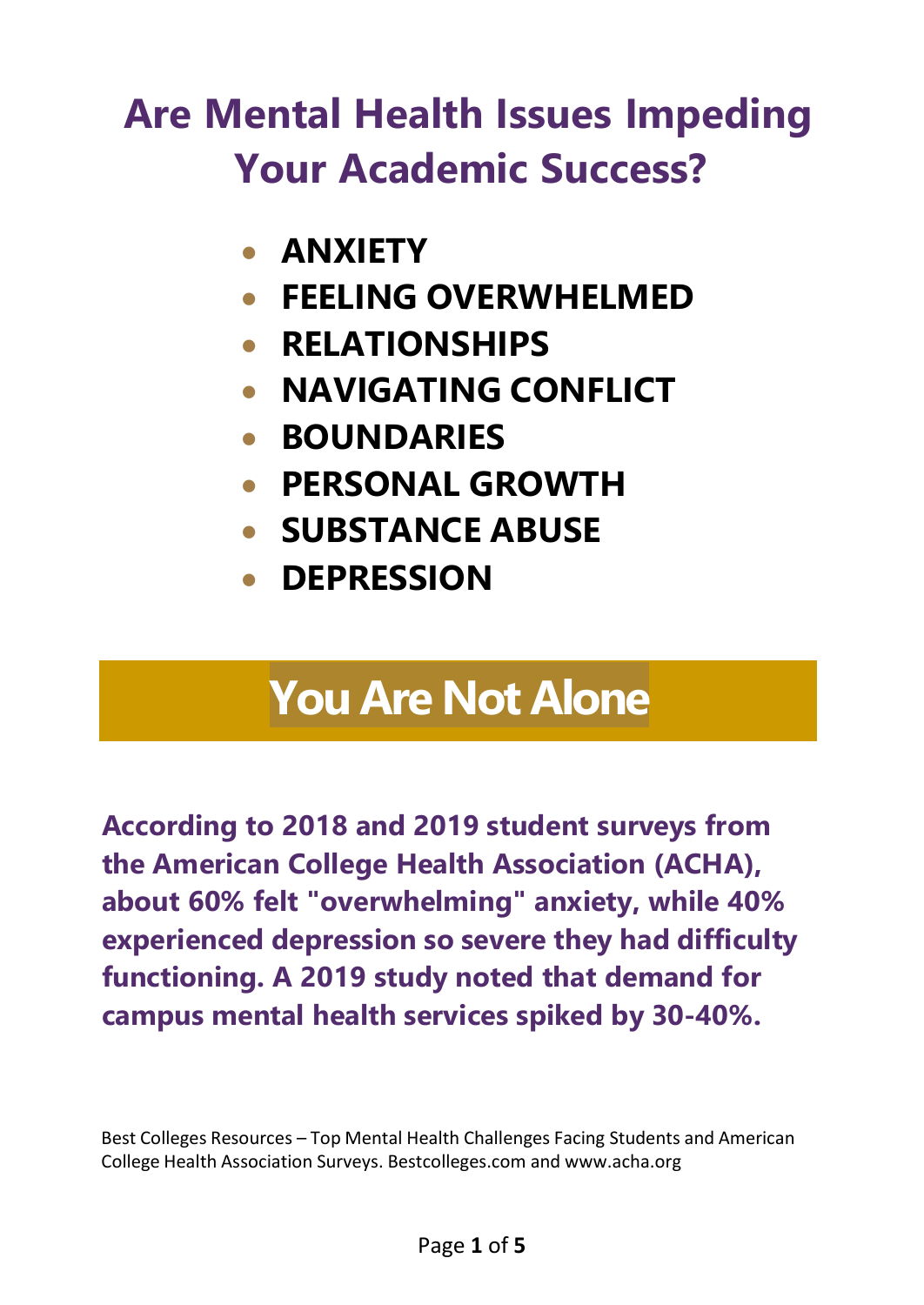### **PERSONAL COUNSELING REFERRAL PROGRAM**

Life presents all of us with challenges we may not be prepared for or able to cope with on our own. It is OK to ask for help. Seeking personal counseling is a proactive step to address your needs and concerns.

## **UP TO FIVE SESSIONS OF SOLUTION-FOCUSED COUNSELING, NO COST\***

Local contracted providers available to all Palmer students, spouses/partners, and immediate family members.

#### **FOLLOW THESE 3 STEPS:**

- **1. Select from any of the listed providers**. Check provider websites to get a sense of who might be a good fit for the issues you are coping with.
- **2. Call to schedule an appointment and identify yourself as a Palmer student or immediate family member of a Palmer student.**
- **3. When you meet with a counselor, they will ask you to provide a signed consent form for them to bill the College**. Your name appears on the billing statement only to confirm you are a current Palmer student or immediate family member of a Palmer student. All billing is sent directly to a confidential contact at Palmer's main campus for payment processing. Your participation in counseling is completely confidential.

**\*Palmer's referral program covers up to 5 sessions of counseling per Academic Year. Sessions can be used by the student or immediate family member of the student. You will not receive a bill for counseling sessions**; however, if the counselor has a noshow fee or late-cancellation fee, you are responsible for these fees if incurred.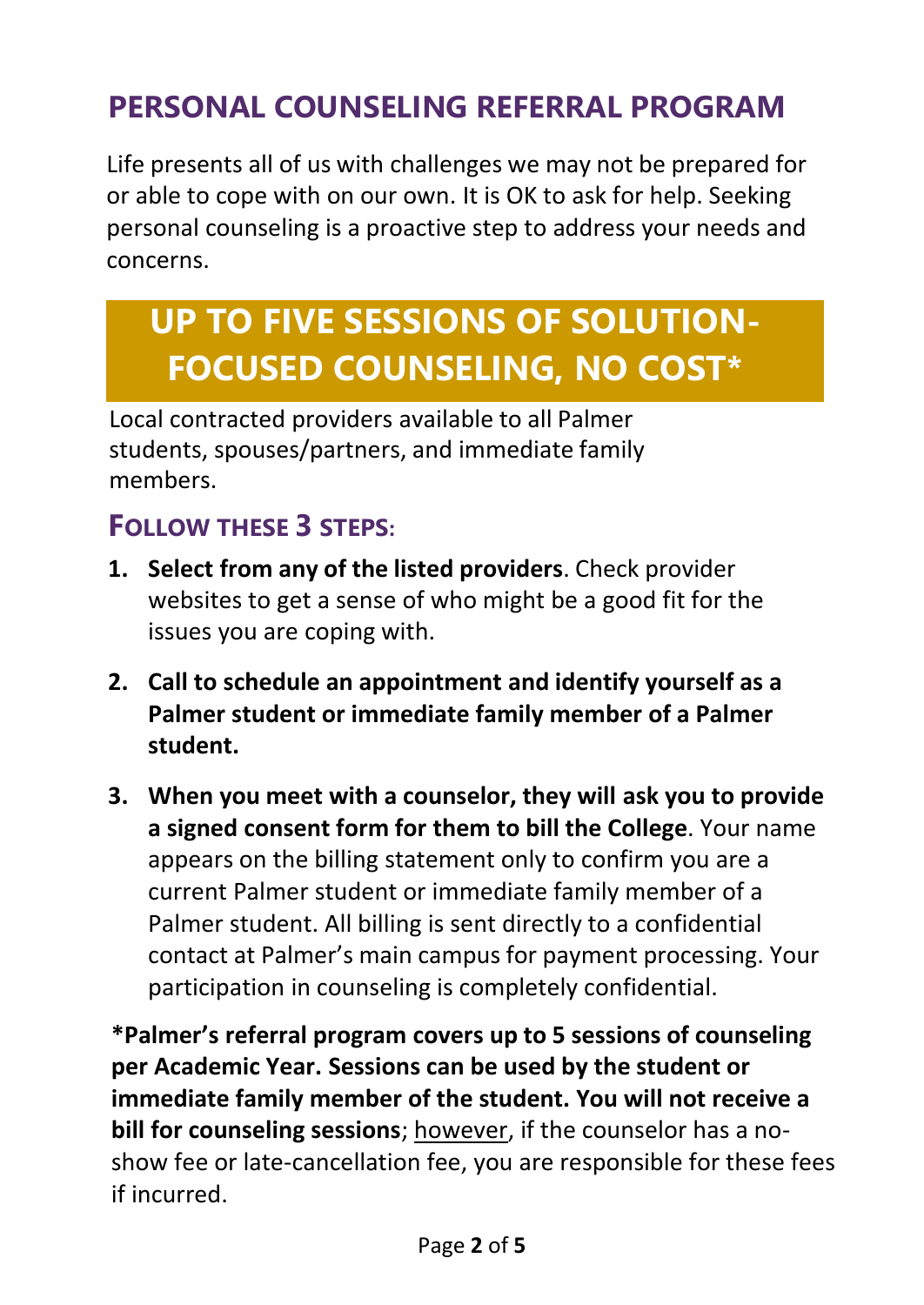## **PARTICIPATING PROVIDERS:**

## <span id="page-2-0"></span>**Group Practices:**

#### **DEPRESSION AND ANXIETY, ANGER MANAGEMENT, CHILDREN'S THERAPY, AND FAMILY COUNSELING:**

For Individuals, Couples, and Families **Compassion Counseling, Inc.,** 2435 Kimberly Road, Alpine Center, North #145N, Bettendorf, IA 52722, phone: 563-355-0780, fax: 563-355-0656, online: [www.compassioncounselinginc.com](#page-2-0)[,](http://www.compassioncounselinginc.com/) email: [daveh@compassioncounselinginc.com](#page-2-0) or [janeth@compassioncounselinginc.com.](mailto:janeth@compassioncounselinginc.com) Email or call to make an appointment. Clinicians have flexible hours and vary by therapist.

#### **PERSONAL GROWTH, RELATIONSHIPS, ANXIETY, DEPRESSION, TRAUMA, AND ANGER MANAGEMENT:**

For Individuals, Couples, and Families **QC Counselor,** 2028 E. 38th Street, Suites 3-5, Davenport, IA 52807, phone: 563-424-2016, fax: 563-424-2017, online: [www.qccounselor.com](http://www.qccounselor.com/) , email: [GetHelp@QCCounselor.com.](mailto:GetHelp@QCCounselor.com) Email or call to make an appointment. Several Iowa Medicaid plans accepted.

#### **RELATIONSHIPS, BOUNDARIES, NAVIGATING CONFLICT, AND COPING WITH ANXIETY:**

For Couples and Families

**Marriage and Family Counseling Services**, 1800 3rd Avenue, Suite 512, Rock Island, IL 61201, phone: 309-786-4492, online: [www.mfcsqc.org.](http://www.mfcsqc.org/) Evening hours by appointment. Intake forms are mailed in advance of your appointment.

#### **RELATIONSHIPS, ANXIETY, DEPRESSION, STRESS, AND LIFE TRANSITITIONS:**

For Individuals, Couples and Families

**Therapy Professionals of the Quad Cities – Carol Daniels, PhD, LMFT and Erica Bucy, LISW,** 1333 W. Lombard Street, Suite C, Davenport, IA 52804, phone: 563-324-9050, fax: 563-424-7827, online: therapyprosqc.com, email: [therapyprosqc@gmail.com.](mailto:therapyprosqc@gmail.com) Book online or call to make an appointment.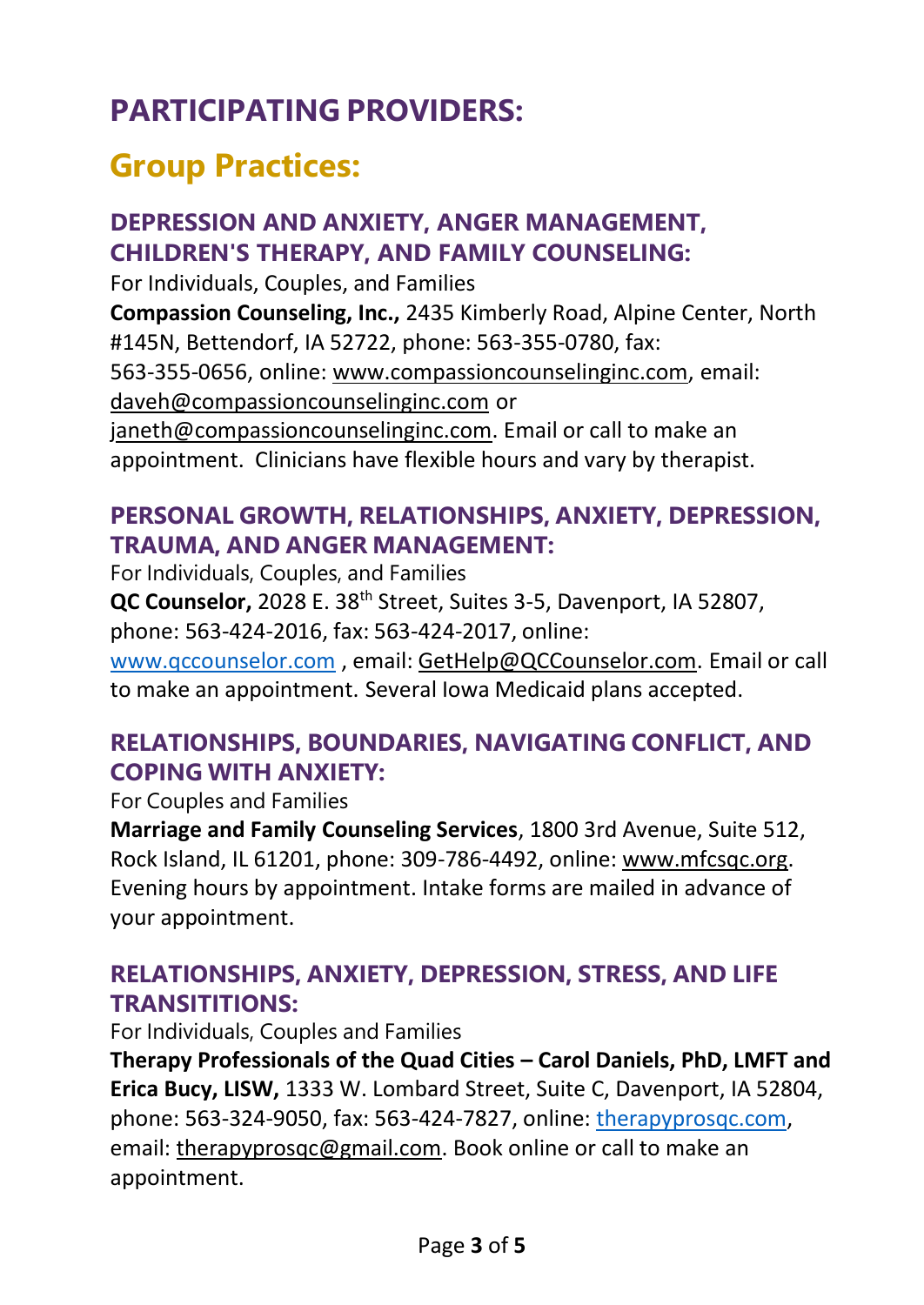#### **ANXIETY, RELATIONSHIPS, BOUNDARIES, TRAUMA, ABUSE, NAVIGATING CONFLICT, AND PERSONAL GROWTH:**

For Individuals, Couples and Families

**Family Counseling & Psychology Center,** 2485 Tech Drive, Bettendorf, IA 52722, phone: 563-355-1611, fax: 563-6617, Gina Ellis, LCPC, is at 303 18th Street, Rock Island, IL 61201,

phone:309-788-6374, online[: www.qcfamilycounseling.com. I](http://www.qcfamilycounseling.com/)ntake forms are available online.

## **Individual Practices:**

#### **TRAUMA, LGBTQIA ISSUES, ANXIETY, AND DEPRESSION:**

For Individuals, Couples and Families **Alyson Pearson, LISW,** 2250 Middle Road, Suite 300, Bettendorf, IA 52722, phone: 563-349-7948, email: [alyson@pearsonmht.com, o](mailto:alyson@pearsonmht.com)nline: [www.pearsonmentalhealththerapy.com, www.instagram.com/](https://protect-us.mimecast.com/s/PVsiCR6kN1HrLXJPIO0hyA?domain=instagram.com) [pearsonmht, www.facebook.com/pearsonmht.](https://protect-us.mimecast.com/s/PVsiCR6kN1HrLXJPIO0hyA?domain=instagram.com) Email to set up your first appointment.

#### **SPIRITUALITY AND GENERAL CONCERNS:**

For Individuals, Couples and Families **Kimber Brokaw, LISW, LCSW, Connection Counseling, 2305 7th Avenue,** Moline, IL 61265, phone 563-424-7137, fax: 563-424-7136, email: connectioncounseling@gmail.com.

#### **DO YOU ANTICIPATE NEEDING MORE THAN 5 SESSIONS OF COUNSELING TO ADDRESS YOUR CONCERNS?**

**[STUDENTS S](https://www.verafrenchmhc.org/)EEKING OPTIONS FOR LONGTERM OR ONGOING COUNSELING, AND/OR MEDICATION MANAGEMENT IN THE QUAD CITIES ARE ENCOURAGED TO CONTACT THE FOLLOWING LOW-COST OR SLIDING-FEE COUNSELING PROVIDERS AND [GROUPS](https://www.verafrenchmhc.org/vera-french-mental-health-center/carol-center/) FOR ADDITIONAL ASSISTANCE.**

#### **Vera French - 563-383-1900**

Vera French offers same-day initial counseling evaluations Monday-Fridayat their West Central Park location. Visit their [website f](https://www.verafrenchmhc.org/services-for-adults/same-day-care/)or more information.